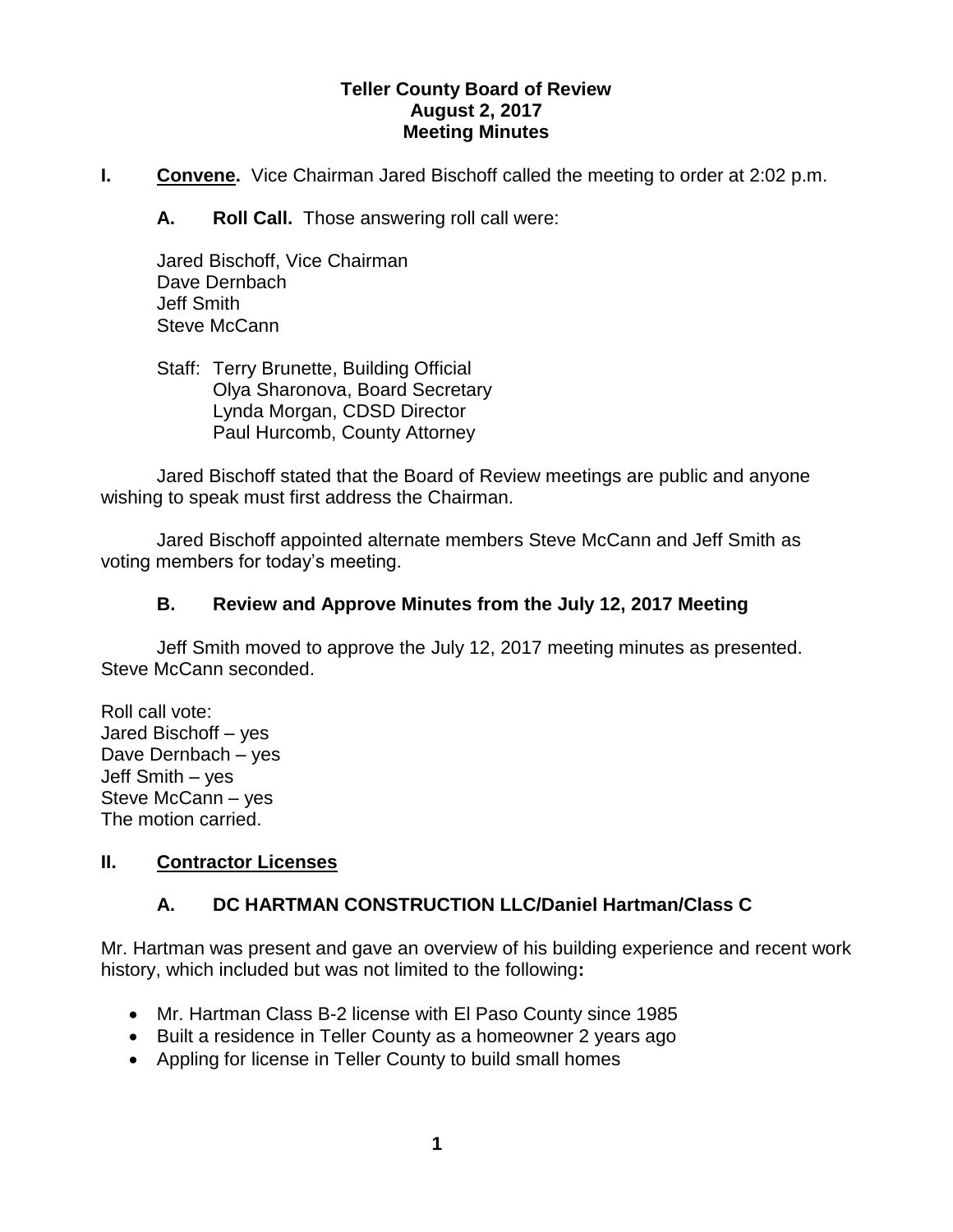There was further discussion between the applicant and the Board. The Board reviewed the submitted packet and asked Mr. Hartman clarifying questions.

- Mr. Hartman primarily works in a commercial field, doing non-structural tenant finishes in business offices
- His residential projects consist of homes, home remodels, basement finishes, small additions, and decks
- Mr. Hartman originally applied for a Class B license in Teller County, and switched to Class C license after speaking with the Building Official
- Mr. Hartman presented the Board with pictures of houses he built in the past including his own 4,400 sq. ft. residence

Paul Hurcomb indicated that the corporate records were in order with the Secretary of State. Also stated that DC HARTMAN CONSTRUCTION LLC is a DBA of DC HARTMAN and the license should be issued to DC HARTMAN as registered with Secretary of State.

Jared Bischoff opened this matter up for public comment. No public comment. Close public comment.

Jeff Smith moved to grant DC HARTMAN with Daniel Hartman as the examinee, a Class C License. Dave Dernbach seconded.

Roll call vote: Jared Bischoff – yes Dave Dernbach – yes Jeff Smith – yes Steve McCann – yes The motion carried.

## **III. Board Discussion**

#### **A. Consider and recommend to the Teller County Board of County Commissioners proposed amendments to the Teller County Building Code.**

Terry Brunette stated that while using the newly adopted 2015 Teller County Building Code, staff had noticed some information that needed to be corrected; therefore, these items are before the Board today for discussion and recommendation to the Teller County Board of County Commissioners.

There was a discussion between the Board, Building Department Staff, and Paul Hurcomb regarding proposed changes to the Teller County Building Code, which included but was not limited to the following**:**

Article I – Amend Sec. C. Membership, 1. Members.

Article II – Add to and amend Sec. 102.h Letters of Reference.